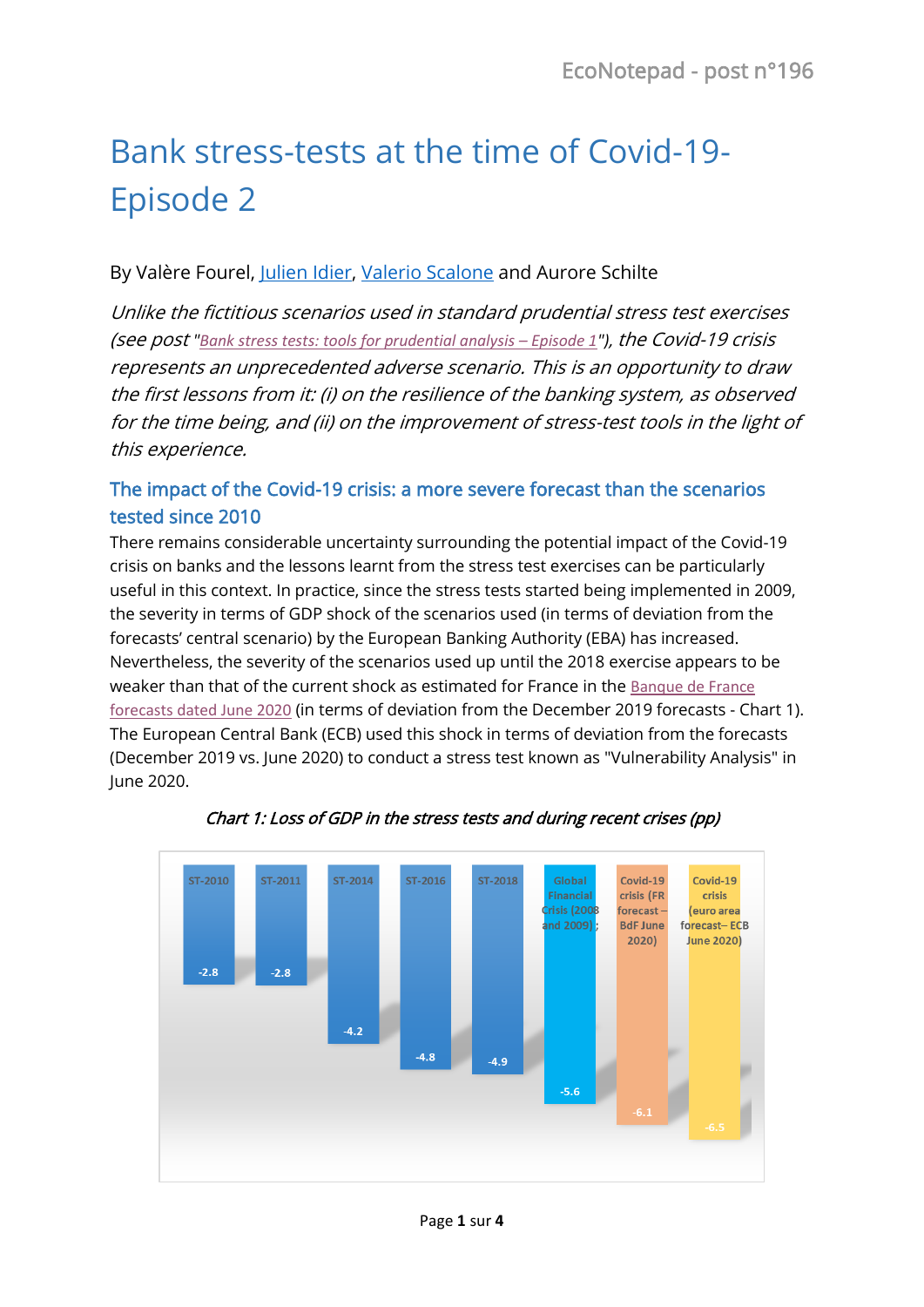Note: 2-year cumulative difference between the adverse scenario and the baseline scenario of EBA stress tests. For the Covid-19 crisis, difference between the December 2019 and June 2020 Banque de France forecasts. For the Global Financial Crisis, difference between observed GDP and the European Commission's spring 2008 GDP forecasts.

Chart 2 shows a close link between, on the one hand, the annual GDP shocks considered in the scenarios of previous EBA stress tests and, on the other, the estimated capital ratio losses for the French banking system. It should be noted that other assumptions, such as, for example, those concerning the evolution of interest rates and asset prices (shares and real estate), are also important in standard stress test exercises.



#### Chart 2: GDP losses and bank capital losses in the stress tests

Note: the average bank capital loss of French banks and the average GDP loss (in blue: France, in red – EA) are assessed over a 2-year horizon.

Considering the increasingly severe GDP shocks, the stress tests conducted by the EBA since 2010 estimate ever-increasing capital losses for the French banking sector. However, it is important to relate these modelled capital losses to the initial situation of credit institutions' prudential ratios at the time of each exercise: banks are comparatively much better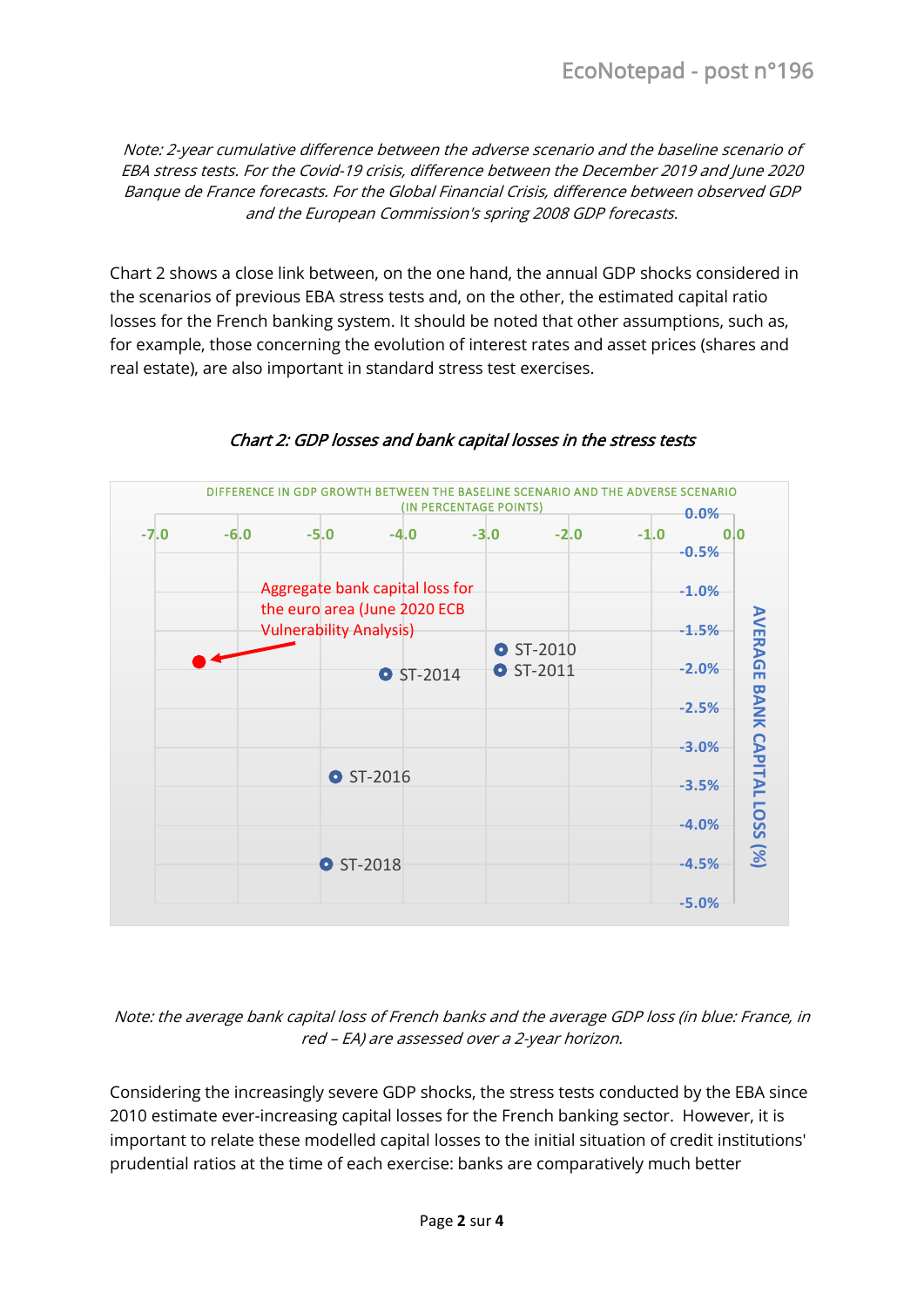capitalised at the end of 2019 than in 2010 (on average around 5 percentage point solvency ratio). Thus, all other things being equal, they are better able to absorb macroeconomic shocks without jeopardising their ability to finance the real economy.

In June 2020, the ECB/SSM (European Central Bank/ Single Supervisory Mechanism) conducted the stress test exercise known as "Vulnerability Analysis" for all EU banks considered as systemically important in the context of the Covid-19 crisis, without disclosing the results by country. A particularity to be noted for this exercise: it partly takes into account the measures adopted by the different governmental and supervisory authorities and central banks that act as shock absorbers in the simulation. This element is not usually taken into account in stress test exercises. On the other hand, as in standard EBA stress test exercises, they do not take into account banks' managerial responses to the crisis (this is known as the "static balance sheet" approach, see the post "*[Bank stress tests: tools for](https://blocnotesdeleco.banque-france.fr/en/blog-entry/bank-stress-tests-tools-prudential-analysis-episode-1) prudential analysis – Episode 1*").

### A key communication tool, especially in the context of the Covid-19 crisis

Communication around these exercises is essential. It provides investors, but also bank clients, with information on banks' ability to withstand a major crisis. However, this communication is tricky:

- For banks that pass the test, i.e. those that remain above the regulatory capital ratio required by the competent supervisor, the stress test exercise gives all stakeholders (supervisors, bank managers, investors, customers) an idea of their resilience. - For banks that fail the test, the stress test exercise is a way of signalling that the supervisor is taking measures to strengthen the institutions concerned, in particular by planning their recapitalisation (raising capital, withholding dividends, etc.), while avoiding a sudden balance sheet adjustment that would be detrimental to the financing of economic activity.

In all cases, communication must be sufficiently transparent to enable everyone to assess the resilience of the banking system to stress, while limiting the risk of self-fulfilling prophecies.

In the context of the Covid-19 crisis, [the ECB/SSM](https://www.bankingsupervision.europa.eu/press/pr/date/2020/html/ssm.pr200728_annex~d36d893ca2.en.pdf), [the bank of England](https://www.bankofengland.co.uk/-/media/boe/files/financial-stability-report/2020/may-2020.pdf), [the Bank of Canada](https://www.bankofcanada.ca/2020/05/financial-system-review-2020/#Banking-system)  and [the US Federal Reserve](https://www.federalreserve.gov/newsevents/pressreleases/bcreg20200625c.htm) have each communicated on their stress test exercises. The results should be interpreted in the light of the perception of the Covid-19 crisis and the still highly uncertain environment at the time of their publication. In particular, they were conducted before the second wave of lockdowns carried out in many countries in autumn 2020. Unlike the standard exercises involving banks (the so-called "bottom-up" approach), these were entirely conducted by supervisors (a "top-down" exercise). Moreover, they do not simulate a fictitious scenario but aim to predict the impact of the Covid-19 crisis on bank health. They are thus more akin to forecasting exercises (i) with a highly uncertain economic recovery scenario and (ii) a methodology that is entirely based on the supervisory authorities' models and does therefore not involve banks. In these "top-down" exercises, banks' individual characteristics are less well integrated and further work is needed to